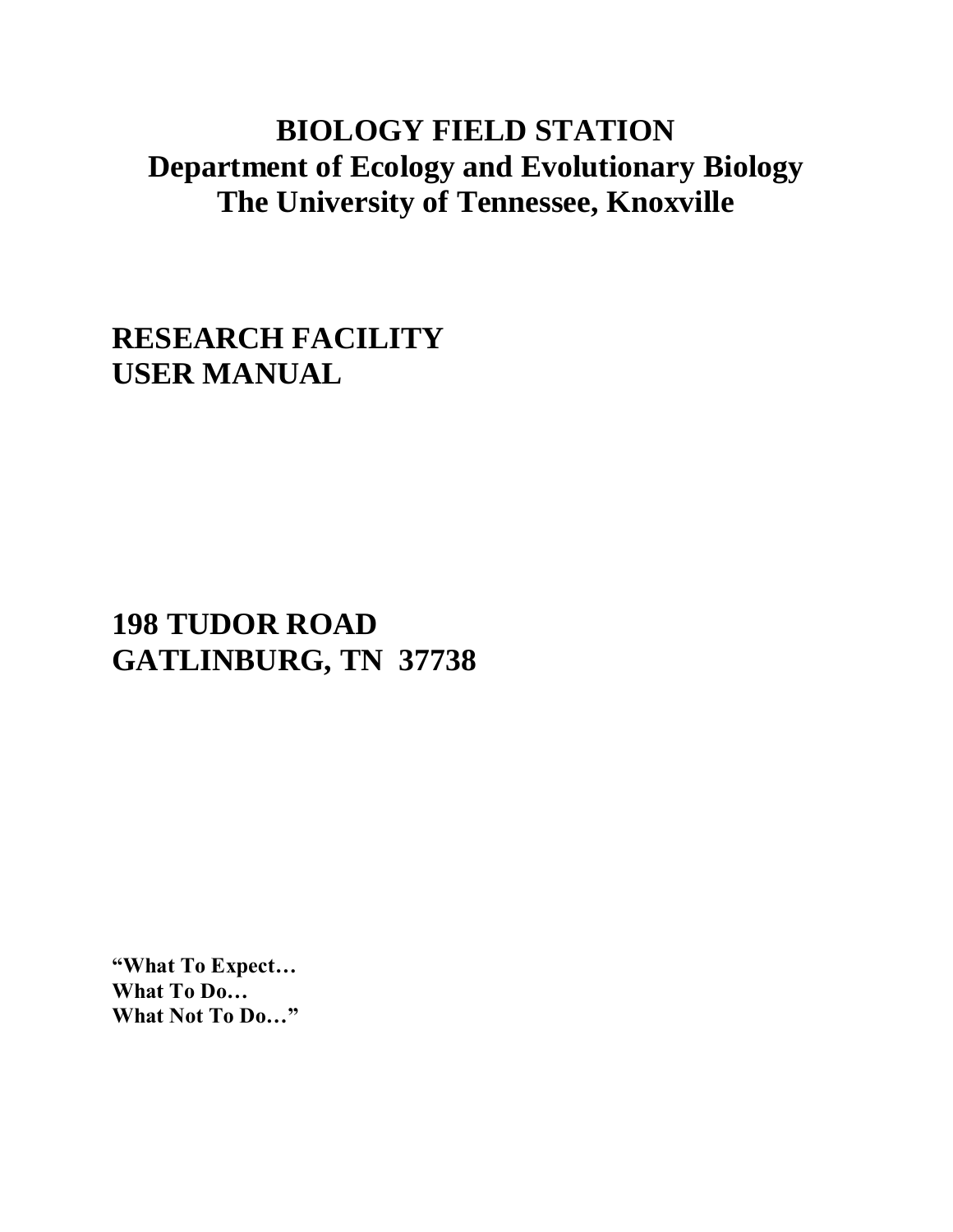## **PLEASE READ BEFORE/UPON ARRIVAL**

- Welcome to the Biology Field Station. We hope you enjoy your stay.
- Please take a moment to read this material before your arrival, and contact us at: [fieldstation@utk.edu](mailto:fieldstation@utk.edu) if you have any questions. Also take a moment to re-read this material when you arrive. It may make your stay more enjoyable, and it will help us to maintain the Field Station.
- You can view this field station and this user's manual at: <http://fieldstation.utk.edu/>

## **DIRECTIONS**

## From I-40:

- Take the TN-66 exit exit number 407 toward Gatlinburg/Sevierville/Pigeon Forge
- ∙ Go south on TN-66 S/Winfield Dunn Parkway. Continue to follow  $TN-66 S = 8.4$  miles
- TN-66 S becomes US-441 S 13.1 miles
- ∙ Turn left onto US-321/East Parkway/TN-73. Continue to follow US-321/TN-73 – 5.6 miles
- ∙ Turn left onto Old Hills Creek Road 0.1 miles
- ∙ Turn left onto Tudor Road 0.4 miles

∙ As you drive up Tudor Road you will see a cemetery on the right and a private drive on the left. Proceed straight ahead, the pavement will end and you will be on a rock drive. You will come to a locked gate. The gate has two locks; one belongs to the University and the other to the local utility company. Always put our lock through the chain and the utility company's lock, so they can always have access. The first building you see after the gate is the Bunk House (130 Tudor Road). Proceed on up the driveway past the campground on the right (158 Tudor Road) to the main buildings at the end of the drive.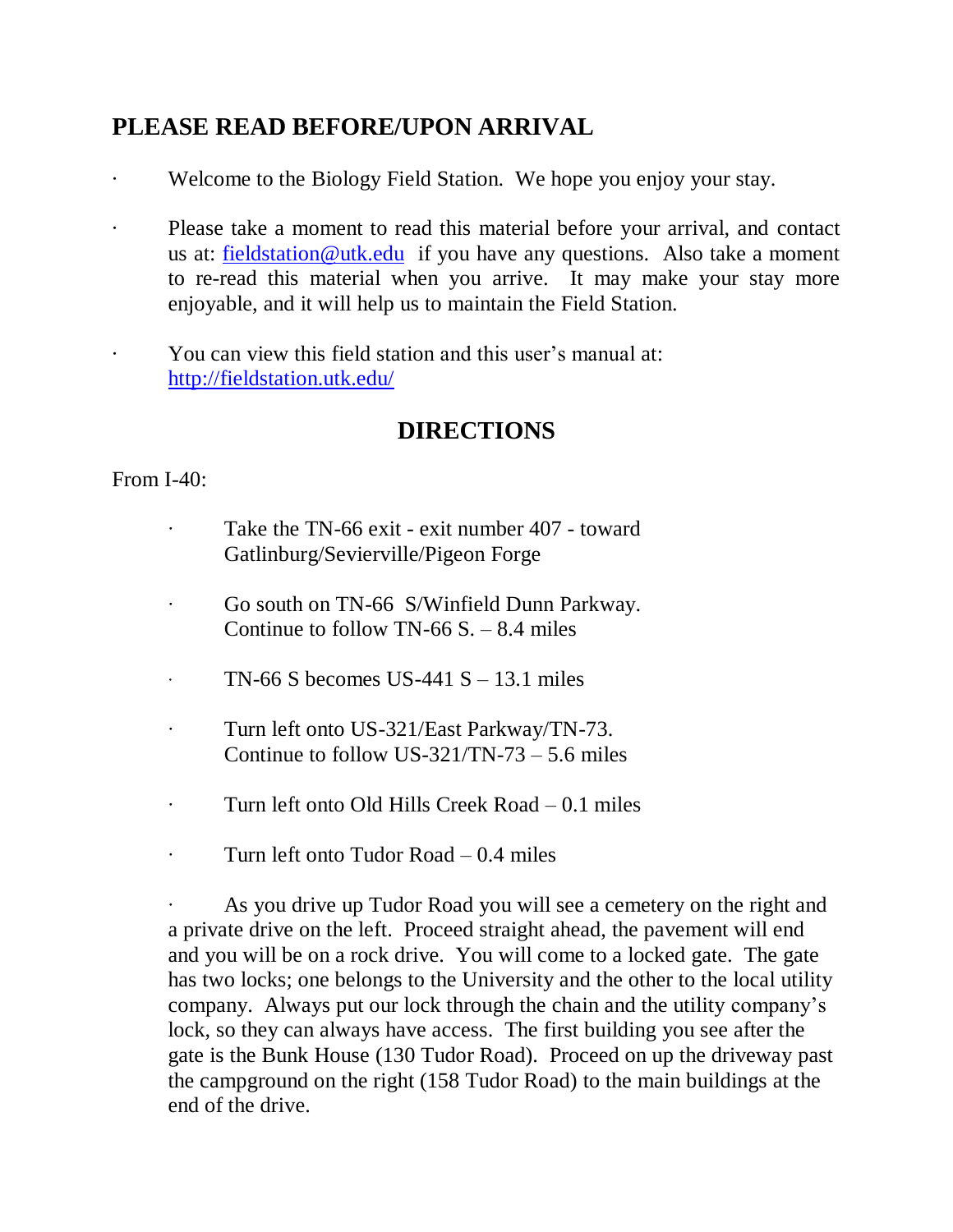## **IMPORTANT TELEPHONE NUMBERS**

The phone number for this field station is (865) 436-0796. The phone is maintained for security and emergencies and is located in the lab area. The address is 198 Tudor Road, Gatlinburg, TN 37738.

#### **Long Distance:**

If you must use the field station landline for long distance calls, please bill calls to a credit card or other long distance service. If this is not possible we will bill you for whatever long distance calls you make.

#### **Email:**

The field station has wireless internet service in each building.

**Emergency Services: 911**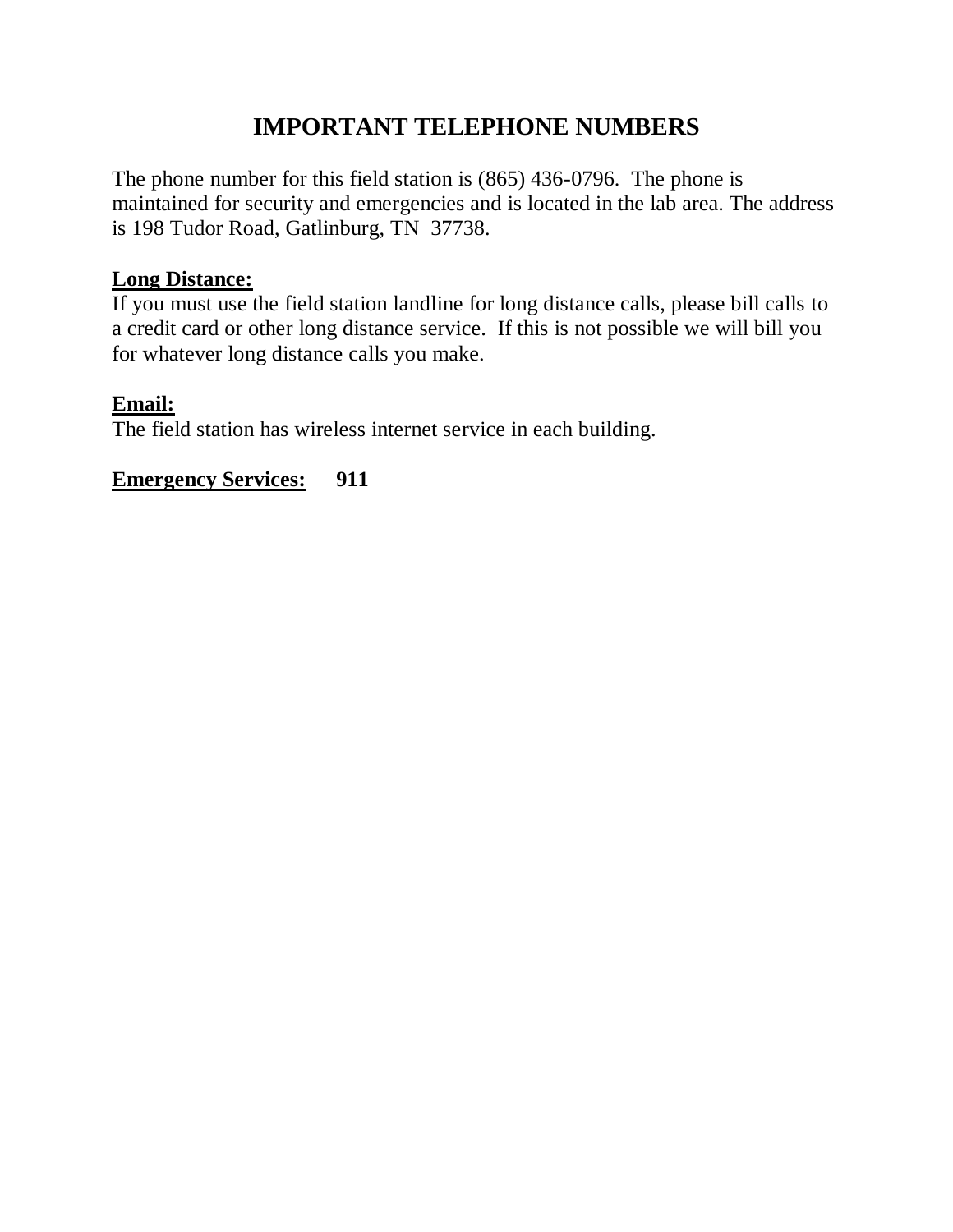## **ARRIVAL**

- Upon arrival please read through this Field Station Manual, as it should answer most questions you have about what to do.
- · As you enter the small parking area at the research facility you will first see the "small" house, then the laboratory building, and then the "Big" house. See the building map for more detail.
- When you first arrive please check the laundry room in the laboratory to see if there are any bed or bath linens still being laundered from the previous guests' stay. If there are, please finish them up and put them in the appropriate places, which are listed throughout this manual.



## **Building Map**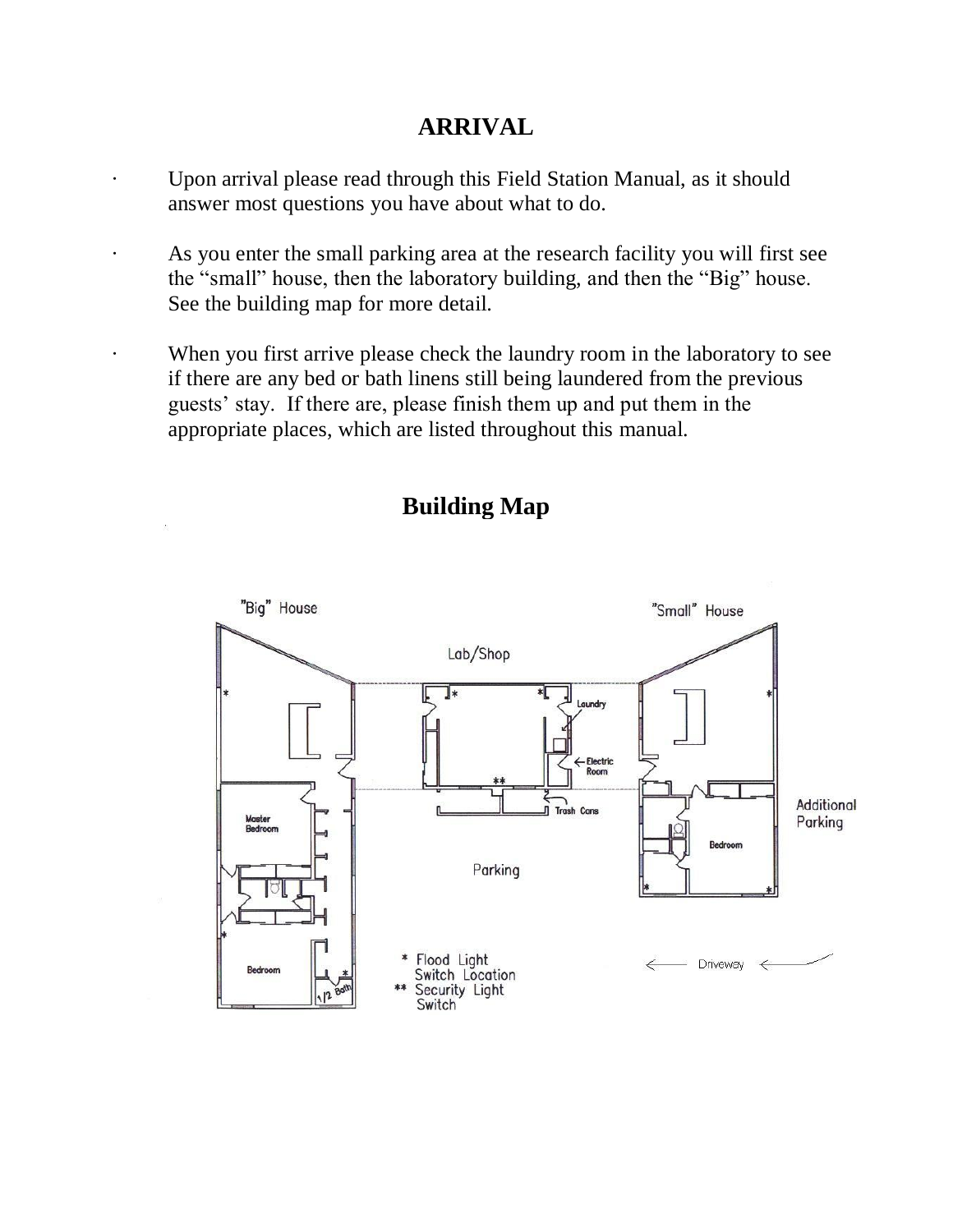## **DEPARTURE**

- Please strip the bed(s) you used and put on clean sheets and pillowcases.
- · Please wash, dry and fold bed and bath linens and return to appropriate places.
- ∙ Wash all dishes, pots and pans you have used and return them to the appropriate place.
- ∙ Take all garbage to the main trash receptacle behind the laboratory (see Building Map for location).
- ∙ Do not leave any spoilable or perishable food in the refrigerator or cabinets.
- ∙ If you have made a mess and need to sweep, mop or vacuum take care of all of it before you leave.
- · Please close all blinds.
- Leave AC on and set at 75 (in winter, leave heat set at 68).
- · Leave keys in key drop box in the laundry area and lock the door or return them to the University of Tennessee, 125 Austin Peay Building, Knoxville, TN 37996.
- · Lock the gate, our lock through the utility company lock.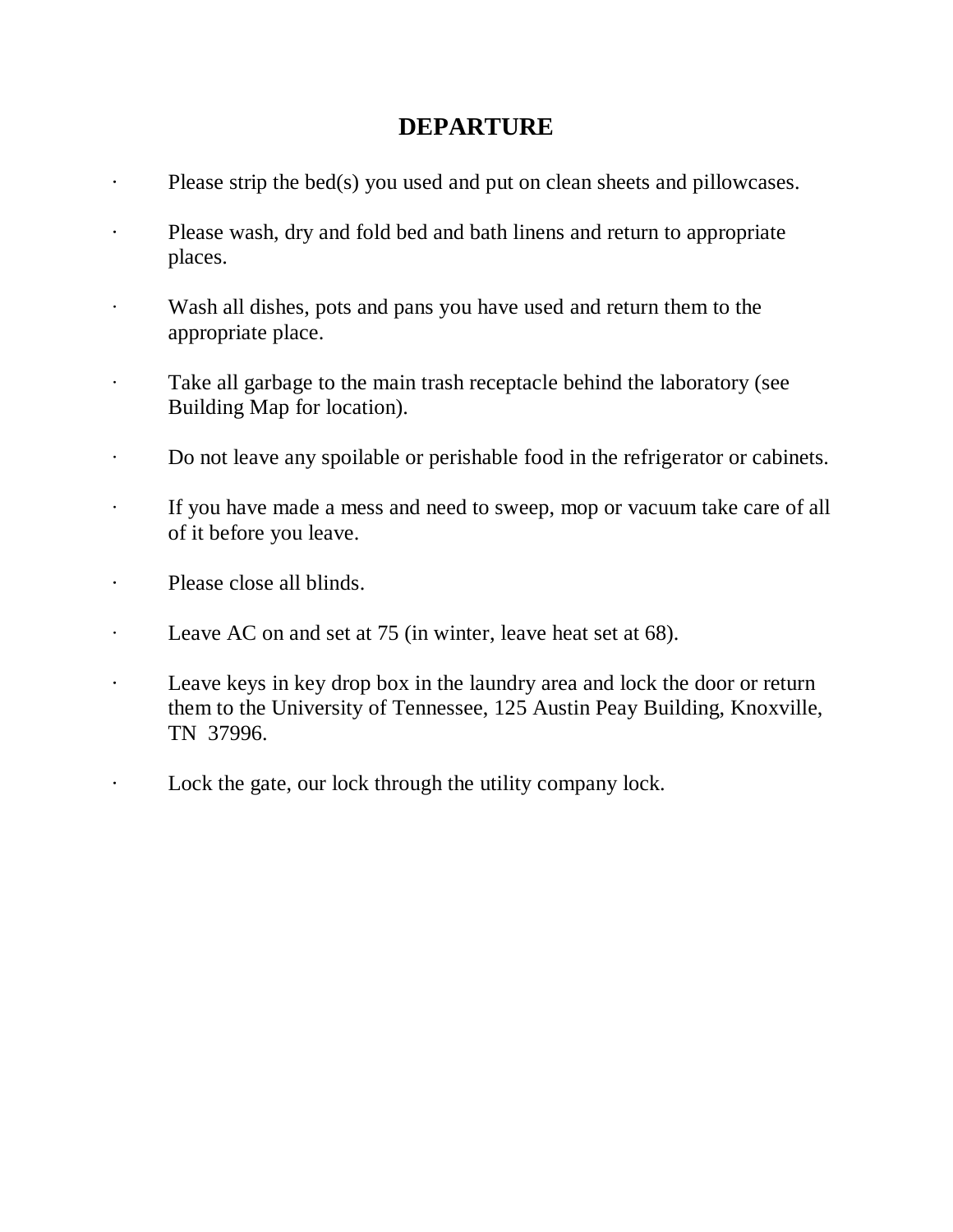## **BIG HOUSE**

## **MASTER BEDROOM/MASTER BATHROOM**

#### **Bedroom:**

There are two sets of full size bed linens for this bed. A clean set should be on the bed and an extra set should be in the top drawer of the dresser.

#### **Master Bathroom:**

· A total of twelve bath towels, eight hand towels and sixteen wash cloths are in the master bathroom and linen closet in the master bath.

## **GUEST BEDROOM/RESTROOM**

#### **Guest Bedroom/Twin Beds:**

There are four twin beds and a clean set of linens should be on the beds. An extra set of bed linens should be on the shelves beside the door.

#### **Guest Bathroom (at end of hall):**

- Two hand towels and two wash cloths should be in the guest bathroom upon your arrival.
- · Extra sets can be found in the closet in the master bathroom.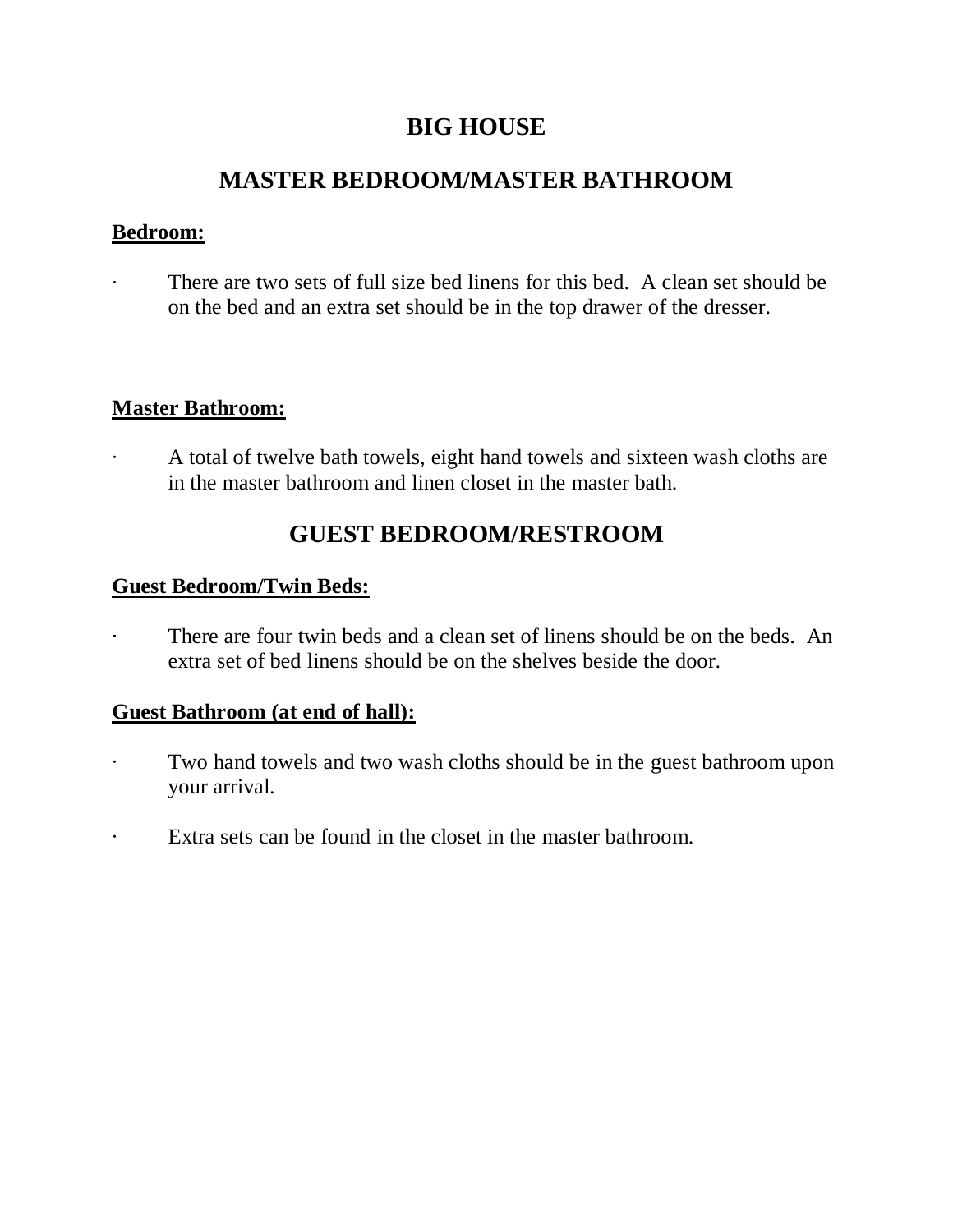## **SMALL HOUSE**

## **BEDROOM/BATHROOM**

#### **Bedroom:**

∙ There are two sets of full size bed linens for this bed. A clean set should be on the bed and an extra set should be in the top drawer of the dresser.

#### **Bathroom:**

∙ There are six bath towels, six hand towels and six wash cloths in the bathroom and linen closet.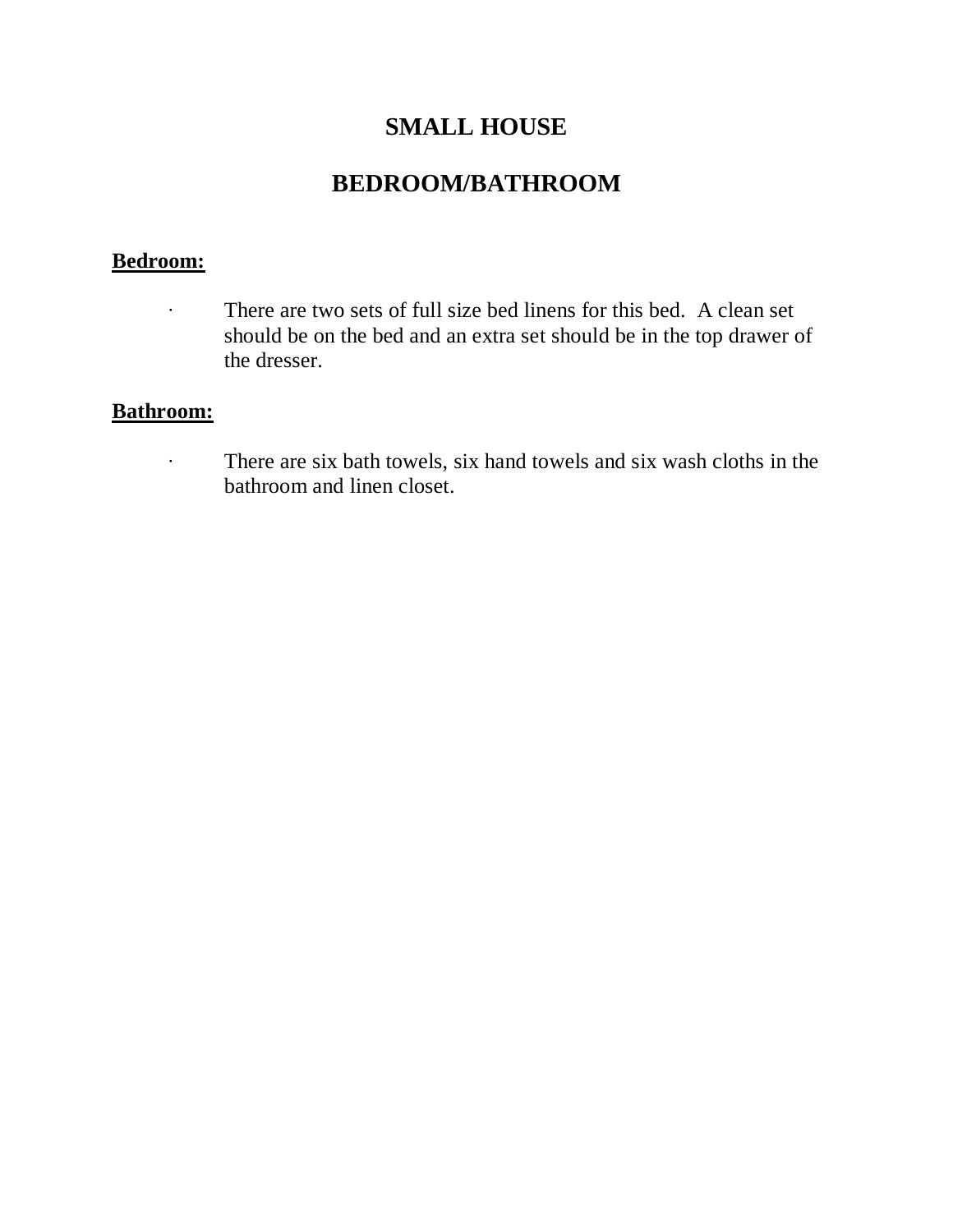## **KITCHEN (BOTH "BIG" & "SMALL" HOUSE)**

- Basics (salt, pepper and coffee) are already at the house. Please help yourself. If you notice anything running low, please feel free to replenish our supplies or drop us a note so that we can take care of that ourselves.
- · Help yourself to anything in the cabinets or refrigerator, but please try to replenish what you use.
- PLEASE DO NOT LEAVE ANY SPOILABLE OR PERISHABLE FOOD IN THE REFRIGERATOR OR CABINETS UPON YOUR DEPARTURE. It may seem nice to leave leftovers behind, but it could be weeks before the next guest arrives and things spoil quickly. And, power outages are possible. Please place all spoilables and perishables in a trash bag, and put them in the trash can inside the gate behind the lab.
	- All of the kitchen utensils and appliances you should need are in the house, along with grill tools in each house.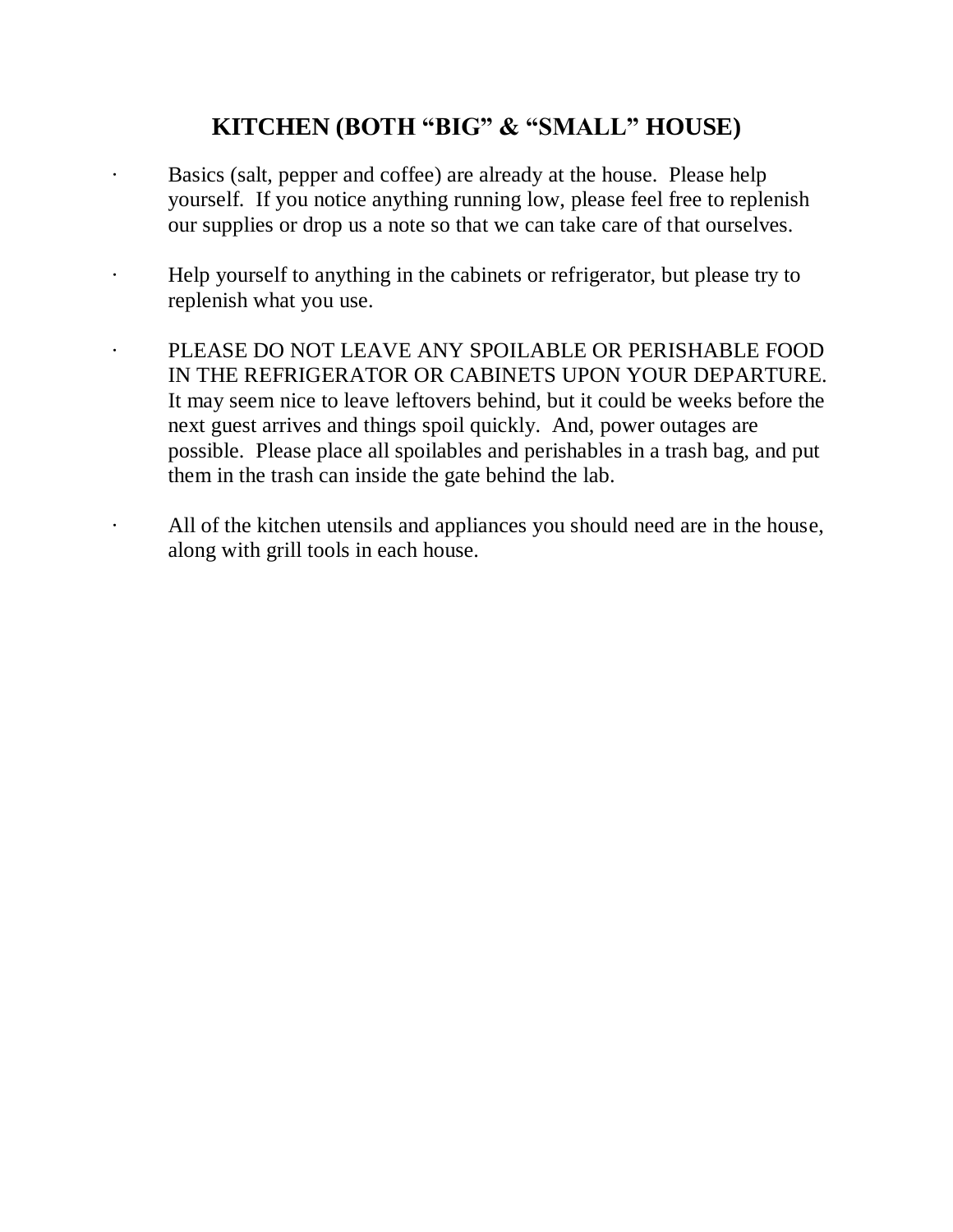## **MISCELLANEOUS**

## **Light Switch Locations:**

- You will find the flood light switch locations on the building maps in this manual.
- The security light on the chimney of the lab is on a photocell. If you should for some reason (star gazing) need to turn it off, the switch is in the lab directly below the light. Leave switch in on position when you leave the field station if you turn it off for any reason.

## **Cleaning Supplies:**

- Basic cleaning supplies and dishwashing detergent are located under the kitchen sink or in the laundry room. Vacuum cleaner, brooms and mops are located in the laundry room, along with laundry detergent.
- · If anything appears to be running low, please feel free to replenish the item(s) or drop us a note so that we can take care of that.

#### **Laboratory:**

- The following can be found in the laboratory: Refrigerator/freezer, sink, telephone, and laundry facilities. The benches have electricity with fluorescent and natural lighting.
- ∙ Please clean up after experiments and dispose of trash in the outside receptacle.

#### **Iron:**

∙ An ironing board can be found in the hall closet next to the half bathroom in the big house, but you should bring your own iron.

## **Tools and First Aid:**

∙ A small toolbox and a small first aid kit can be found in the laundry room on a shelf.

## **Outside Chairs and Grill:**

∙ Outside chairs should be left under the roof overhang. The grill should also be left under roof overhang. Grill tool sets (forks, spatulas, etc.) are in each kitchen.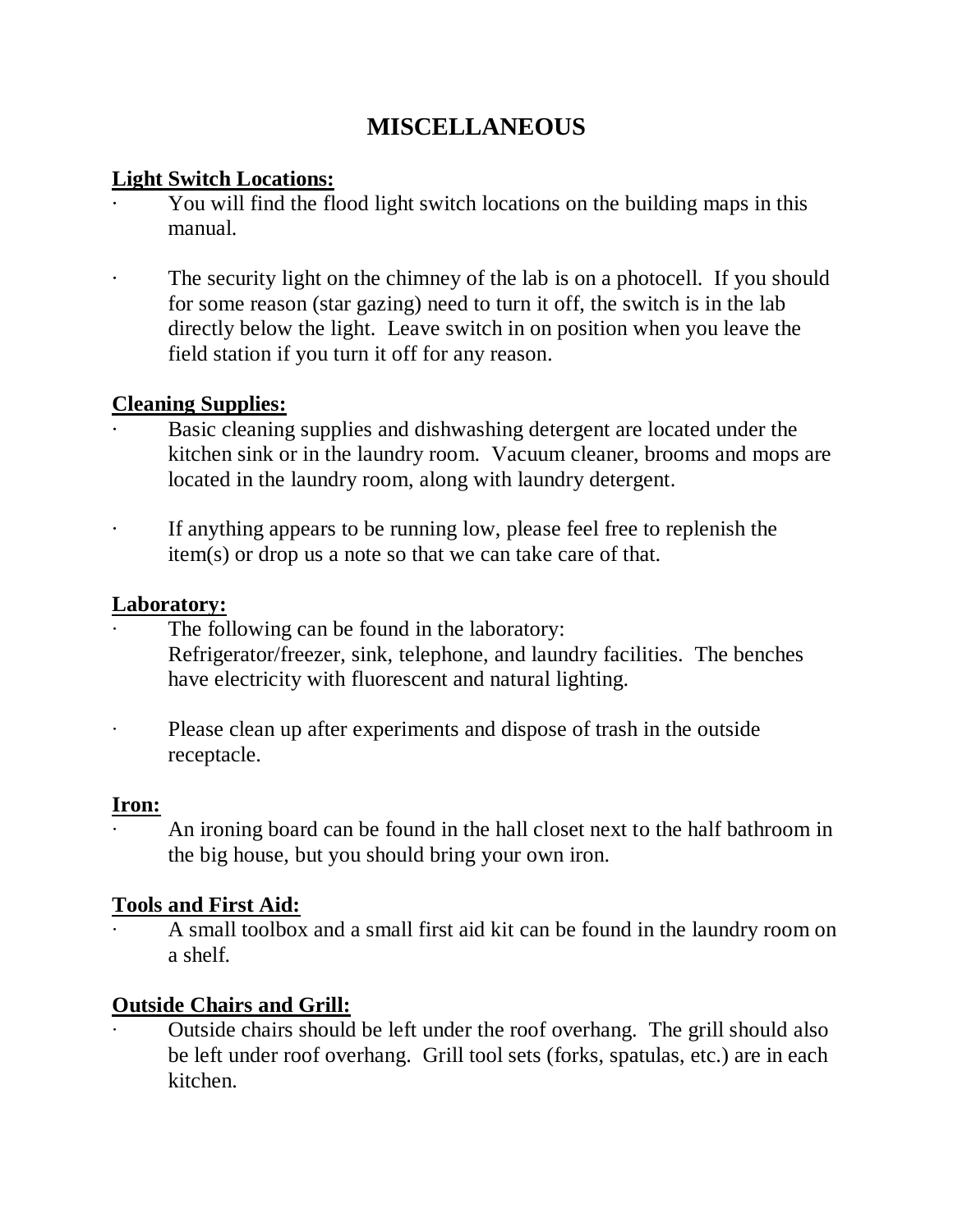#### **Temperature:**

∙ Please make it as comfortable as you want while you are here. When you leave, please leave AC on and set at 75 (in winter, leave heat set at 68).

## **Keys:**

- · You will receive one set of keys with this manual. Please return them to The University of Tennessee, 1416 Circle Drive, 569 Dabney Hall, Knoxville, TN 37996 or leave them in the key box in the laundry room and lock the door.
	- It is possible to lock yourself out of the building because there are locks in the knob of all buildings; be careful. When you leave, lock the knob and the deadbolt.

**Emergency Contact:** For issues that demand immediate attention between 8AM

and 5 PM on Monday – Friday please contact:

Office Contact

The University of Tennessee Department of Ecology & Evolutionary Biology 1416 Circle Drive 569 Dabney Hall Knoxville, TN 37996 (865) 974-3065

For emergencies that arise on evenings or weekends, please contact:

**Ques[tions/Comments:](mailto:fieldstation@utk.edu)** For all other questions or comments, please contact:

fieldstation@utk.edu

# Do not use Fireplace.